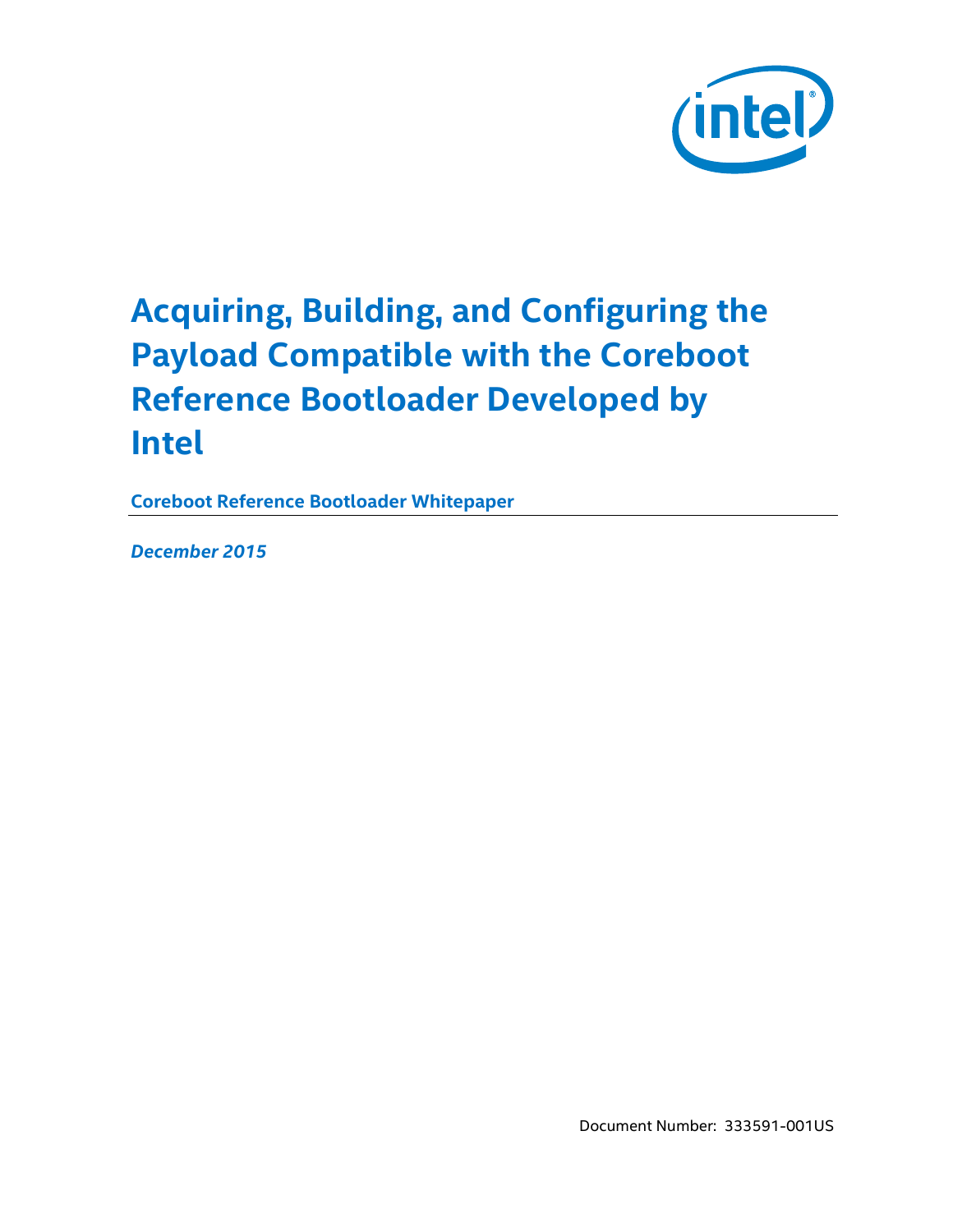

You may not use or facilitate the use of this document in connection with any infringement or other legal analysis concerning Intel products described herein. You agree to grant Intel a non-exclusive, royalty-free license to any patent claim thereafter drafted which includes subject matter disclosed herein

No license (express or implied, by estoppel or otherwise) to any intellectual property rights is granted by this document.

All information provided here is subject to change without notice. Contact your Intel representative to obtain the latest Intel product specifications and roadmaps.

The products described may contain design defects or errors known as errata which may cause the product to deviate from published specifications. Current characterized errata are available on request.

Copies of documents which have an order number and are referenced in this document may be obtained by calling 1-800-548-4725 or by visiting: [http://w](http://www.intel.com/design/literature.htm)ww.intel.com/design/literature.htm

Intel and the Intel logo are trademarks of Intel Corporation in the U.S. and/or other countries.

\*Other names and brands may be claimed as the property of others.

Copyright © 2015, Intel Corporation. All rights reserved.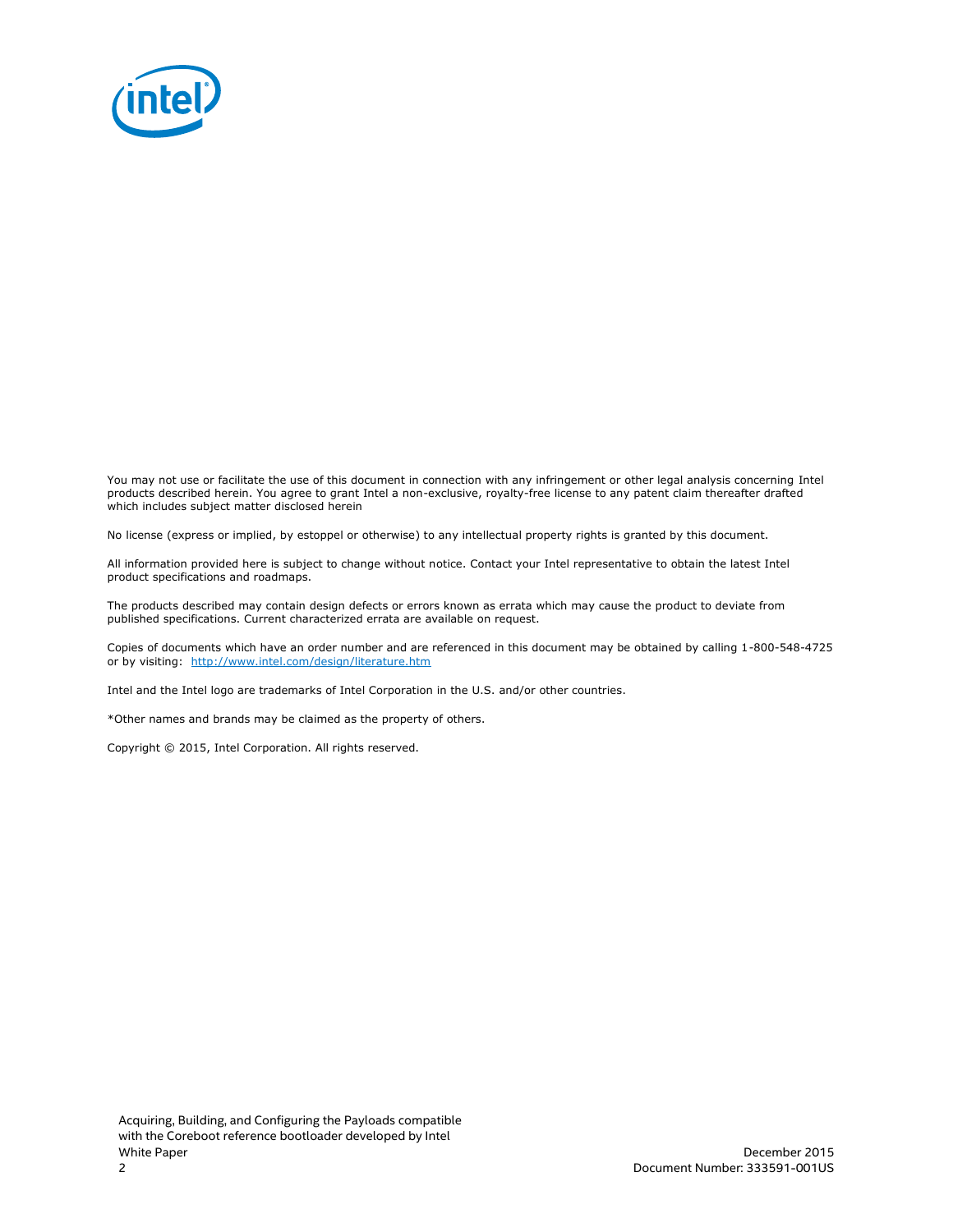

### **Contents**

| 2.0 |     |  |  |
|-----|-----|--|--|
|     |     |  |  |
|     |     |  |  |
|     | 2.3 |  |  |
| 3.0 |     |  |  |
|     | 3.1 |  |  |
|     | 3.2 |  |  |
|     | 3.3 |  |  |
|     |     |  |  |

### **Figures**

| Figure 1. |  |  |
|-----------|--|--|
|-----------|--|--|

#### **Tables**

| - | Terminology |  |
|---|-------------|--|
|   |             |  |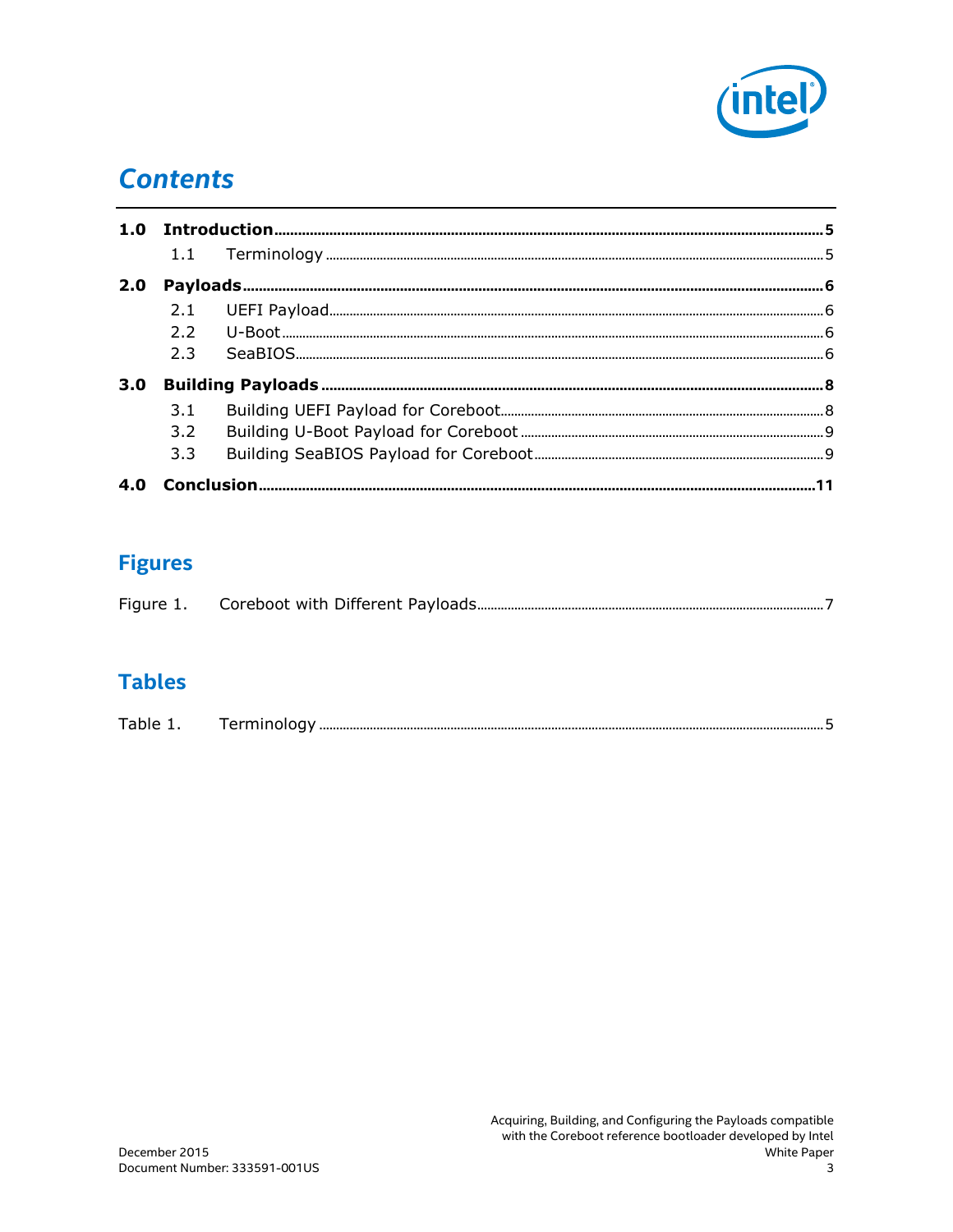

| <b>Date</b>   | <b>Revision</b> | <b>Description</b> |
|---------------|-----------------|--------------------|
| December 2015 | 001             | Initial release.   |

|  | I  |  |
|--|----|--|
|  |    |  |
|  |    |  |
|  | I  |  |
|  | ۰. |  |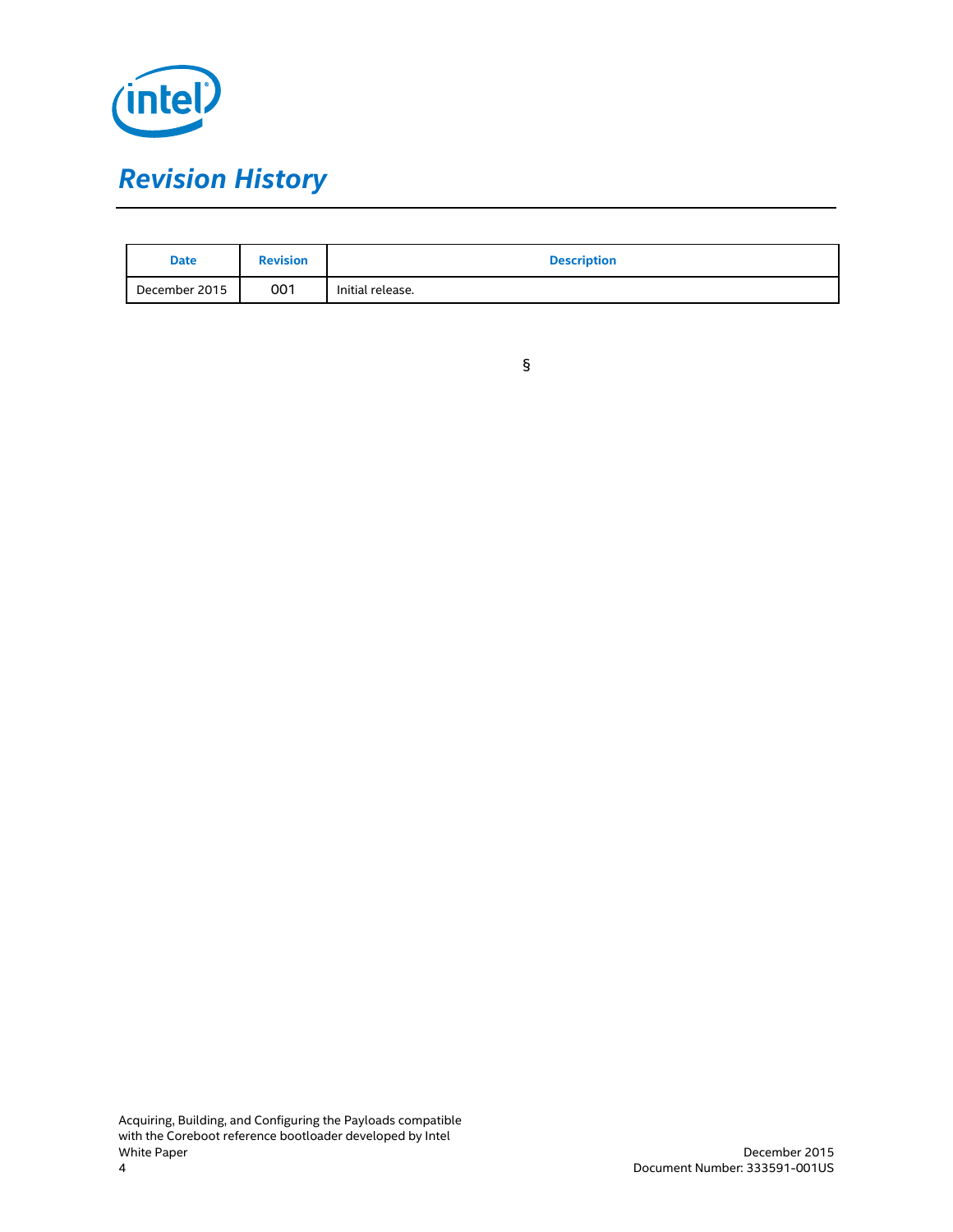

### *1.0 Introduction*

<span id="page-4-1"></span><span id="page-4-0"></span>This paper provides instructions on how to acquire, build and configure the payloads that are compatible with the Coreboot reference bootloader that is developed by Intel®. The payloads supported and described in this document cover boot support for the most common Operating Systems for Internet of Things Group (IOTG) customers.

#### **1.1 Terminology**

#### <span id="page-4-2"></span>**Table 1. Terminology**

| <b>Term</b> | <b>Description</b>                    |
|-------------|---------------------------------------|
| <b>BIOS</b> | <b>Basic Input/Output</b>             |
| EFI         | Extensible Firmware Interface         |
| Intel® FSP  | Intel® Firmware Support Package       |
| <b>IOTG</b> | Internet of Things Group              |
| UEFI        | Unified Extensible Firmware Interface |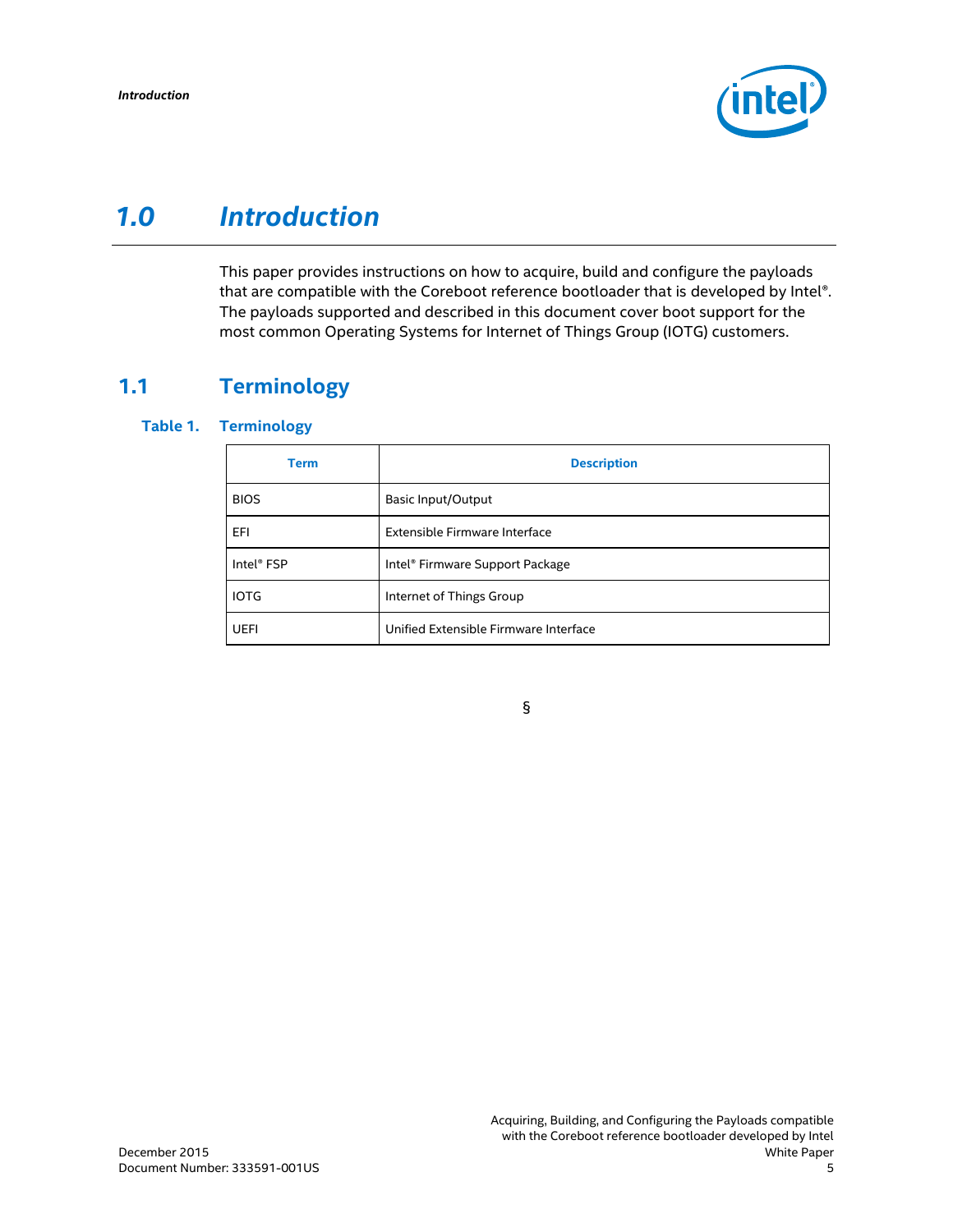

### *2.0 Payloads*

<span id="page-5-0"></span>While the Coreboot is meant to provide minimal board level initialization, the Intel® Firmware Support Package (Intel® FSP) can be used to provide Silicon Initialization. Coreboot will hand off control to a Payload which can then perform more initialization and ultimately hand off control to the Operating System (OS). [Figure 1](#page-6-0) shows how different payloads can be incorporated into the Coreboot bootloader. These differing payloads may be included into the Coreboot in order to boot various OS or provide differing bootloader functionality.

#### **2.1 UEFI Payload**

<span id="page-5-1"></span>The Unified Extensible Firmware Interface (UEFI) Payload is based on the Open Source Tianocore firmware. As a payload, it provides an Extensible Firmware Interface (EFI) shell to Coreboot and allows for booting the UEFI OS. The UEFI payloads can be implemented on a variety of computer architectures, and even on some embedded systems. This is one of the more common payloads supported and found on platforms. Most Intel Coreboot reference bootloaders use the UEFI Payload to boot to Microsoft\* Windows\*, Android\*, and Yocto\* OSs.

#### **2.2 U-Boot**

<span id="page-5-2"></span>U-Boot is an open source bootloader intended to boot to a devices OS kernel. The U-Boot bootloader is used on a variety of different embedded devices to bring up the devices OS. This bootloader is applicable to a variety of different computer architectures including ARM, x86 and so on. The Intel Coreboot reference bootloader supports booting to Linux\* though the U-Boot payload.

#### **2.3 SeaBIOS**

<span id="page-5-3"></span>The SeaBIOS payload is open source and available for x86 computer architectures. SeaBIOS was built off the open source Basic Input/Output System (BIOS) implementation of Bochs emulator. SeaBIOS payload is unique as it provides a 16-bit x86 BIOS implementation. This payload can be run on bare hardware as a Coreboot payload or on emulators. The Intel Coreboot reference bootloader uses SeaBIOS to boot to Windows\* 7 and older versions of Windows\*.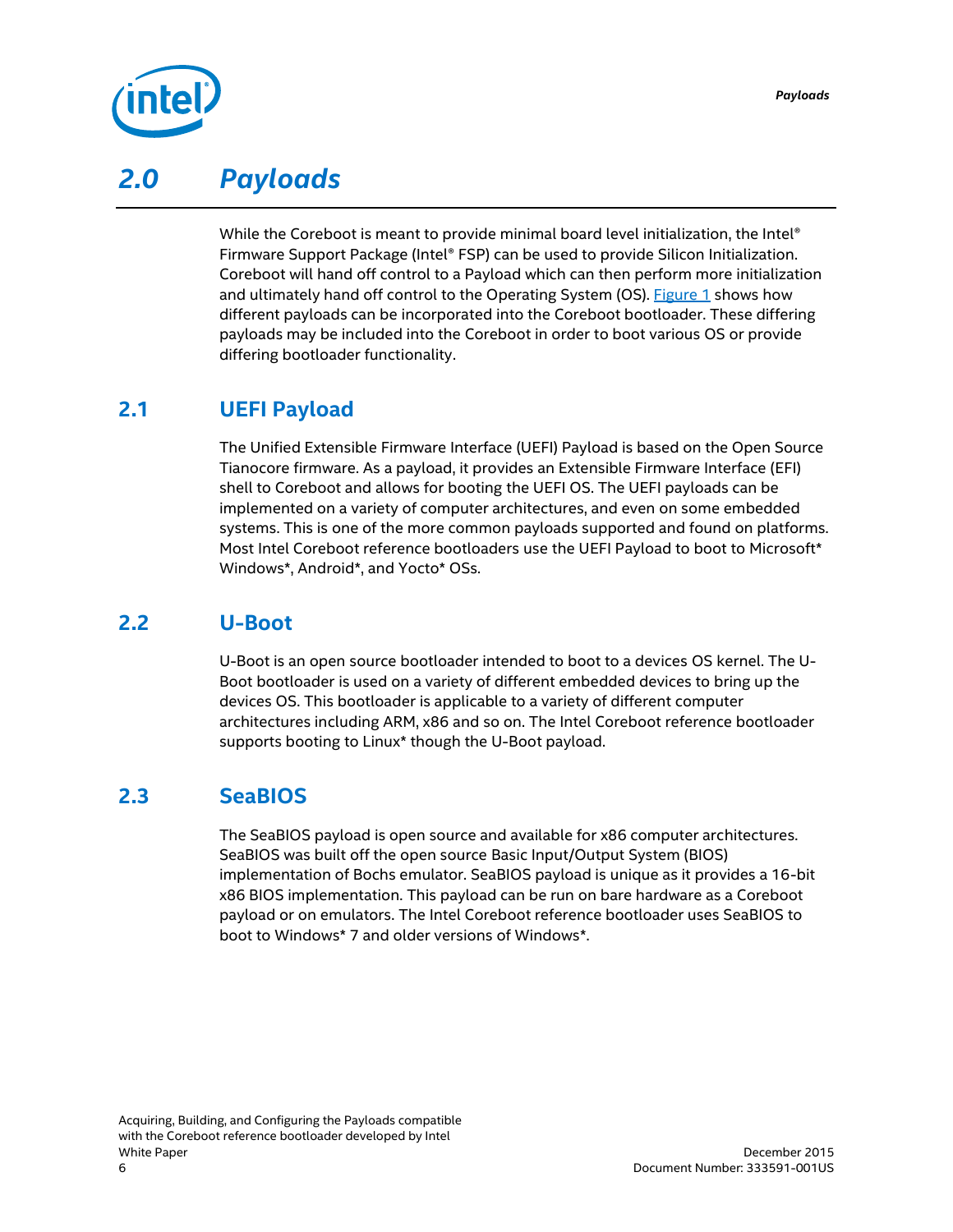*Payloads*



<span id="page-6-0"></span>

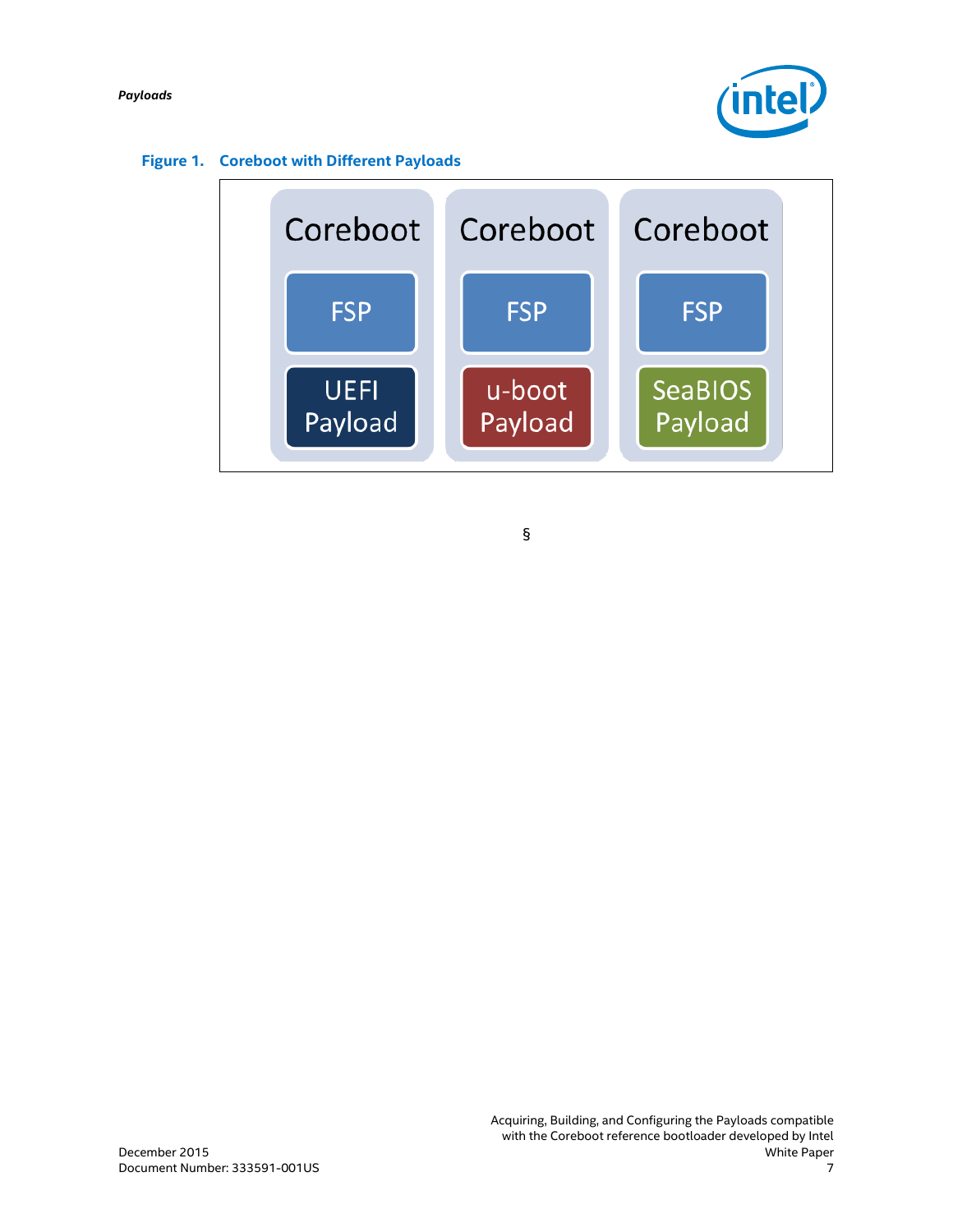

## *3.0 Building Payloads*

<span id="page-7-1"></span><span id="page-7-0"></span>This section provides step by step instructions on how to build the three different payloads for Coreboot.

#### **3.1 Building UEFI Payload for Coreboot**

Go to <http://firmware.intel.com/develop> and under the coreboot\*, coreboot Module/**Payload** dropdown consists of the following:

- **2014-WW26-UEFI.CoreBoot.Payload – ReleaseNotes.txt**
- **CorebootModulePkg.Zip**

This sip file contains the source code package of Coreboot Support Modules that will be used to parse the coreboot tables in memory, report memory/IO resources and install acpi and smbios tables from Coreboot into EFI system tables.

**CorebootPayloadPkg.zip**

This zip file contains the source code package of Coreboot Payload Modules, provides definitions of payload image's layout, and lists the module required in DSC file.

- 1. The encryption code for **.zip** file can be found in the text file a couple paragraph's below (**2014-WW26-UEFI.coreboot.payload.zip-DecryptionKey.txt**) on <http://firmware.intel.com/develop>
- 2. Unzip **2014-WW26-UEFI.coreboot.coreboot.payload.zip** into your working directory.
- 3. Go to your working directory and unzip the **CorebootModulePkg.zip** and **CorebootPayload.zip** which was contained in the zip file unzipped in the previous Step.
- 4. Inside the **corebootPayloadPkg** folder, open the **BuildAndIntegrationInstructions.txt** and find out which revision number you will need for **EDK II** code. For **2014-WW26-UEFI.coreboot.payload.zip** use revision **15472**.
- 5. Download the **EDK II** repository with the revision found in previous instruction from http://svn.code.sf.net/p/edk2/code/branches/UDK2014/ by using SVN, this will be the working directory.
- 6. Copy all unziped files from **\*.coreboot.payload.zip** into the **EDK II** directory.
- 7. Run **edksetup.bat.** (See Note Below)
- 8. Run any of the following commands: (for clean build, run "**build clean**")
	- $-$  For the debug ia32 build:

build -a IA32 -p CorebootPayloadPkg\**CorebootPayloadPkgIA32.dsc -b DEBUG –t <ToolChain>**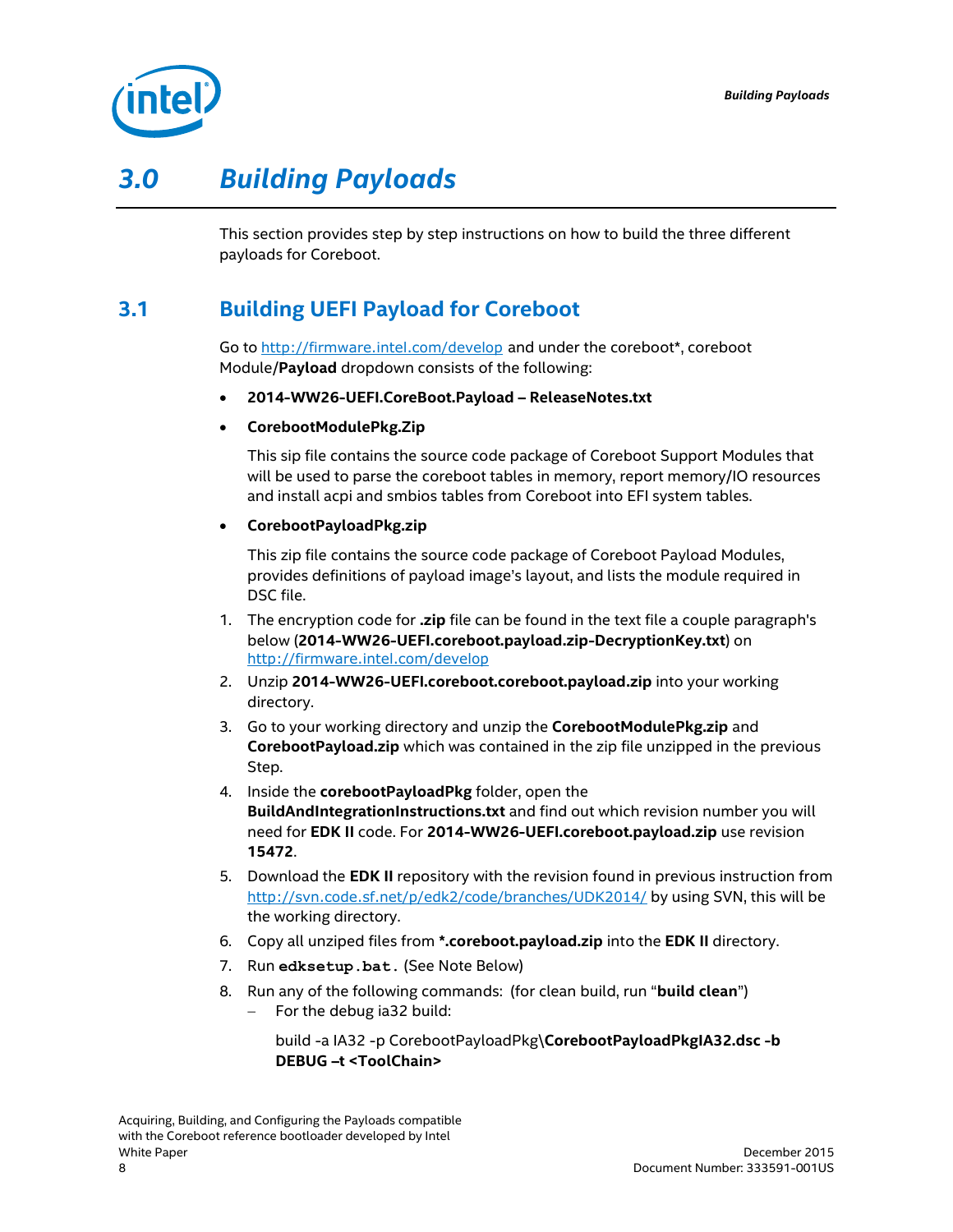

For release **ia32 build**:

build -a IA32 -p CorebootPayloadPkg\**CorebootPayloadPkgIA32.dsc -b RELEASE –t <ToolChain>**

For debug **X64** build:

build -a IA32 -a X64 -p CorebootPayloadPkg\**CorebootPayloadPkgX64.dsc -b DEBUG –t <ToolChain>**

For release **X64** build:

build -a IA32 -a X64 -p CorebootPayloadPkg\**CorebootPayloadPkgX64.dsc -b RELEASE –t <ToolChain>**

- 9. Payload image (**UEFIPAYLOAD.fd**) will be generated inside the folder Build\**CorebootPayloadPkg.**
- 10. Copy payload image (**UEFIPAYLOAD.fd**) to coreboot workspace /payload/external/**UEFI/.**
- 11. Use "**make menuconfig**" and change payload name/**path.**
- **Note:** The script might not setup the toolchain correctly, you might need to change file Conf\**tools\_def.txt** to identify the location of the toolchain.

For example, added the following in green:

|                          | DEFINE VS2008 BIN = $C:\Program$ Files (x86) Microsoft  |
|--------------------------|---------------------------------------------------------|
| Visual Studio 9.0\Vc\bin |                                                         |
|                          | DEFINE VS2008 DLL = $C:\Perogram$ Files (x86) Microsoft |
|                          | Visual Studio 9.0\Common7\IDE; DEF (VS2008 BIN)         |
|                          | DEFINE VS2008 BINX64 = DEF(VS2008 BIN) \x86 amd64       |
| DEFINE VS2008 BIN64      | $=$ DEF (VS2008 BIN) \x86 ia64                          |

#### **3.2 Building U-Boot Payload for Coreboot**

<span id="page-8-0"></span>1. Get U-Boot repository:

git clone <http://git.denx.de/u-boot.git>

- 2. CD to the **U-Boot** directory.
- 3. make **distclean**
- 4. make **coreboot-x86**
- 5. Payload image (U-Boot) will be generated
- 6. Copy Payload (U-Boot) to the Coreboot workspace/payload/external/**uboot.**
- <span id="page-8-1"></span>7. Use "**make menuconfig**" and change payload name/**path.**

#### **3.3 Building SeaBIOS Payload for Coreboot**

1. From the Coreboot top level directory, go to the Coreboot configuration by typing: "**make menuconfig**"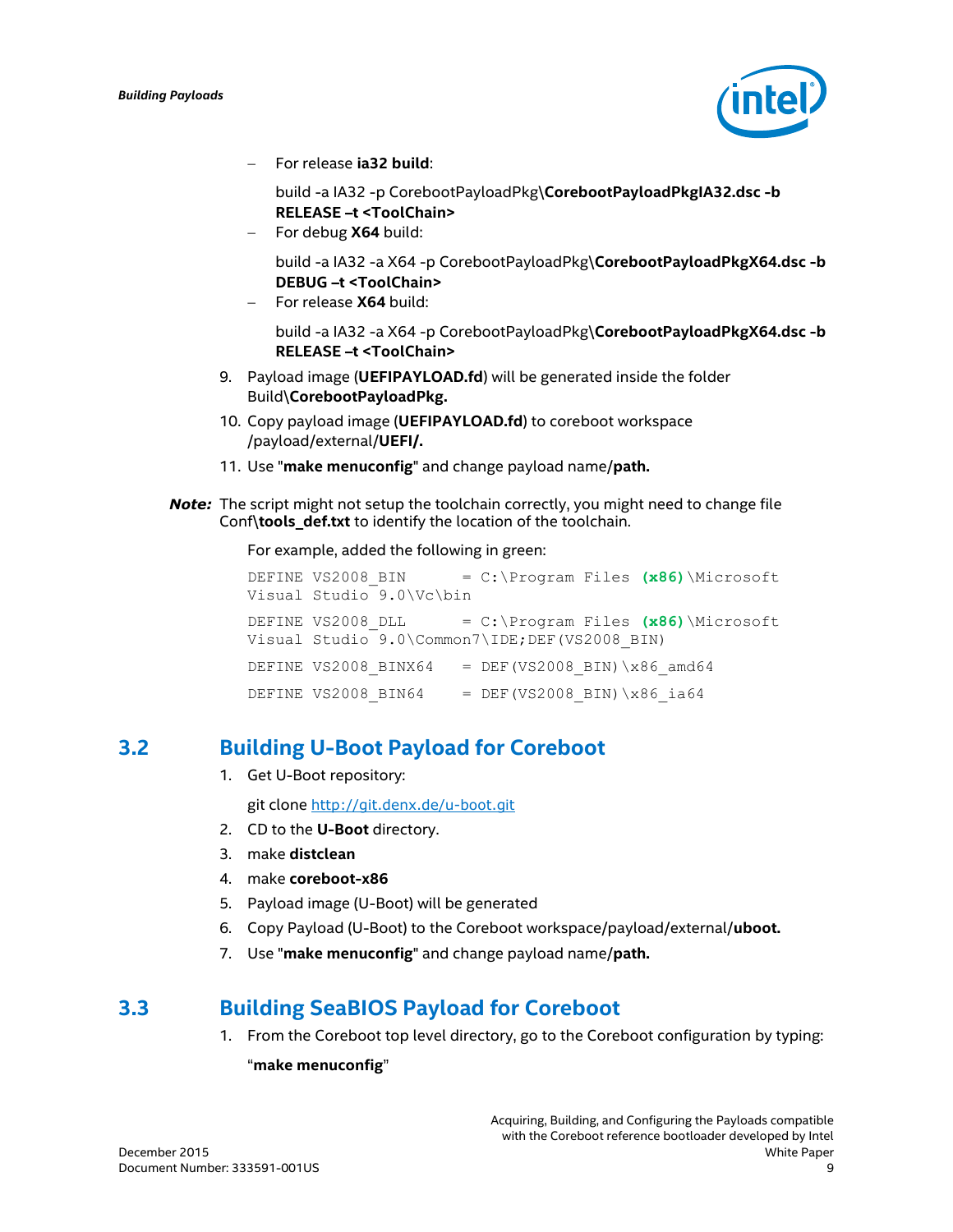

- 2. Select **SeaBIOS** as payload by going to Payload –> Add a payload –> **SeaBIOS**
- 3. Exit the Coreboot configuration and save the changes.
- 4. Build the Coreboot by typing "**make**".

The SeaBIOS will automatically be downloaded, built, and integrated into the Coreboot